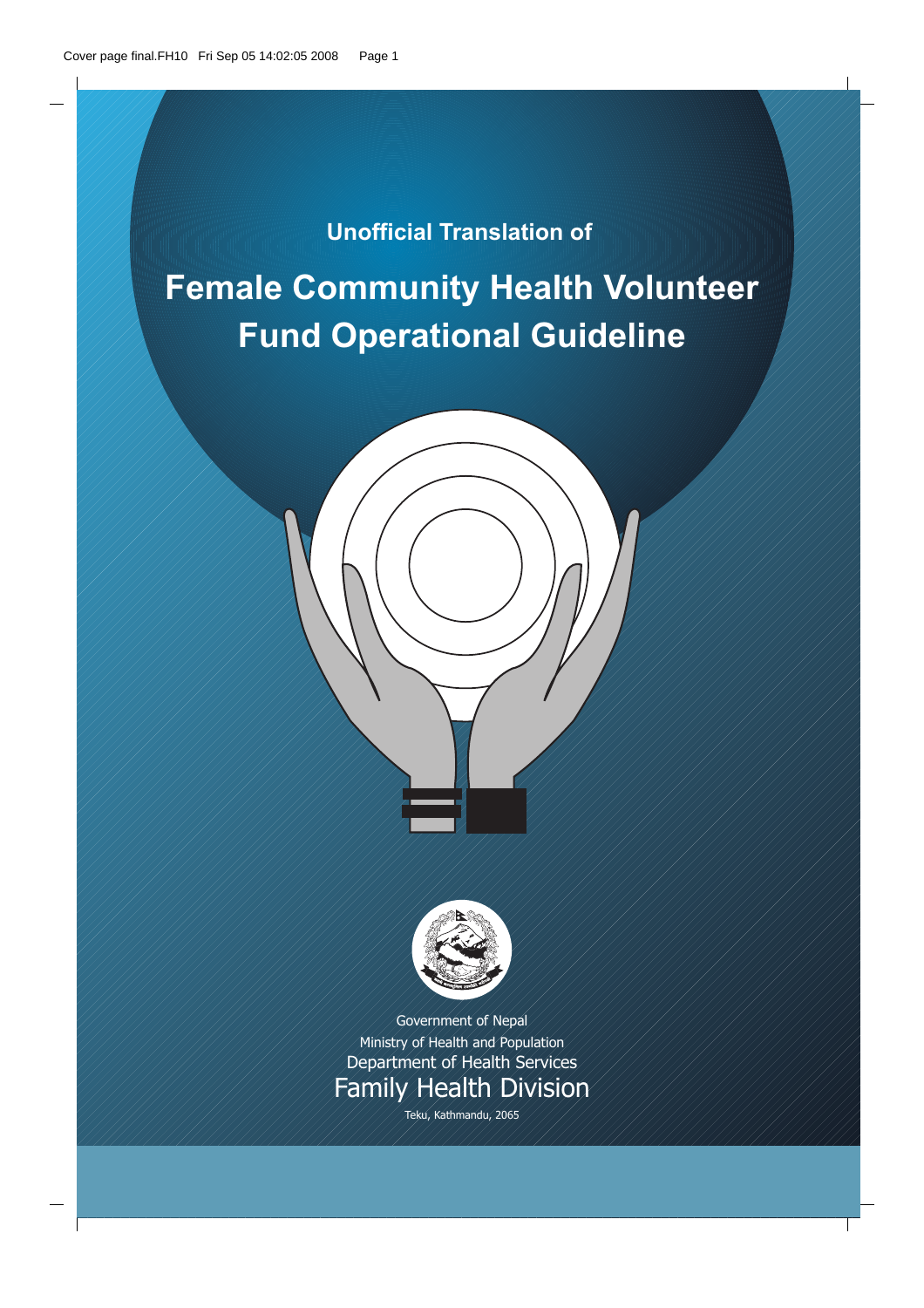(This guideline has been approved by the Cabinet of Ministers as of 2064/12/20, i.e., April 02, 2008)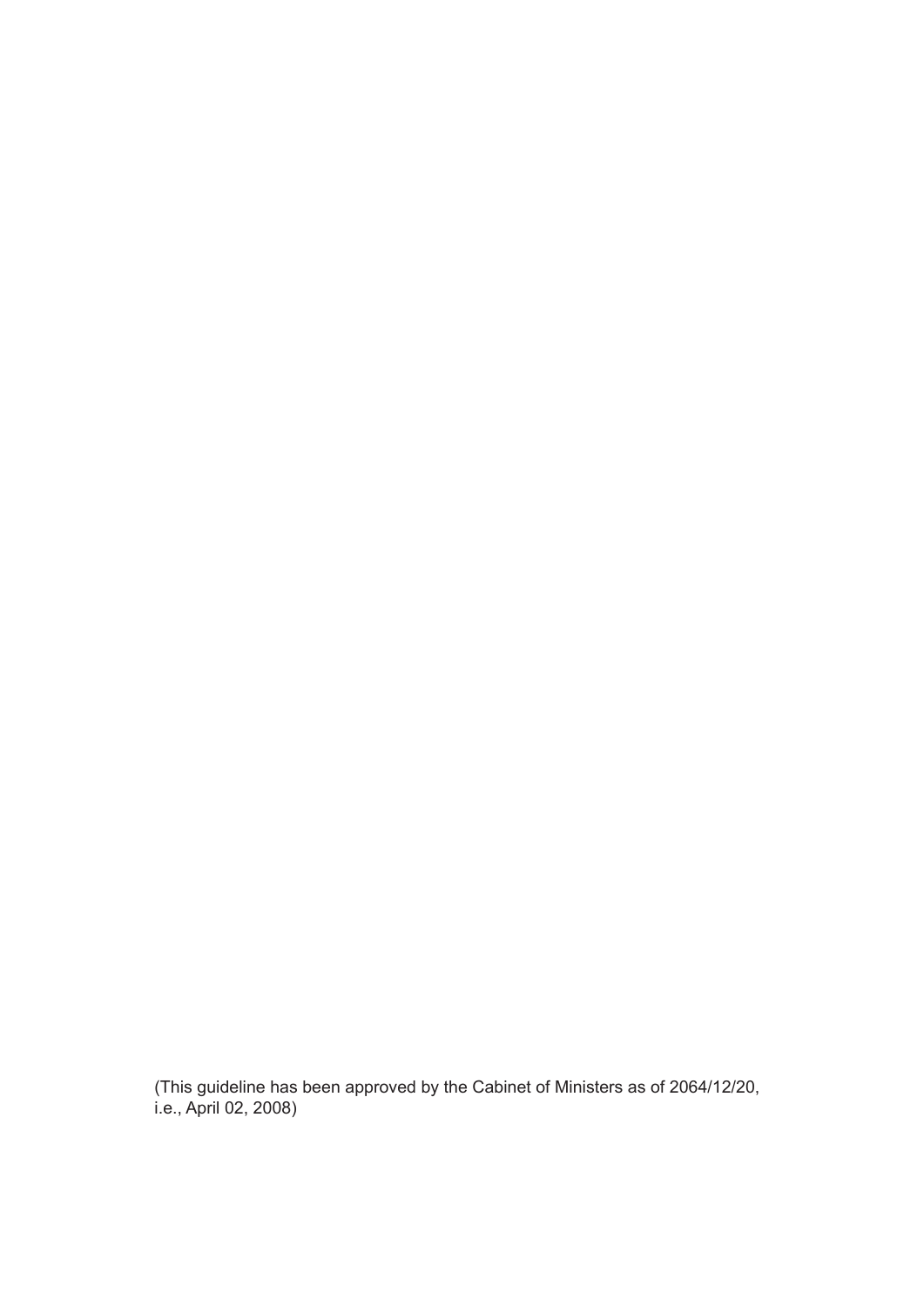

**Government of Nepal Ministry of Health & Population** 

262987 262590 262802 Phone: 4. 262706 262935 262862

Ref: .................

Ramshahpath, Kathmandu Nepal



## **Gratitude**

Female Community Health Volunteer Programme has been conducted all over the country by the Government of Nepal under the Ministry of Health and Population. The success of this programme has made it possible to reap the desired outcome in the health sector of Nepal.

Female Community Health Volunteer Fund has been proposed with the concept of helping community level Female Community Health Volunteers and also aimed at strengthening the health services in the community. The recommendations received from different sources such as Regional Workshops, Female Community Health Volunteer's suggestion, seed(endowment fund study report and other field reports has made Government of Nepal possible to allocate money for Female Health Volunteer Fund (in the red book) through the budget 2064/65. Female Community Health Volunteer Fund Guideline (guideline) – 2064 has been issued to mobilize this fund. I believe this guideline will help to mobilize Female Community Health Volunteer Fund in appropriate manner and it will lead to a success.

**Thanks** Signed:

…………………………………………… (Dr. Bishnu Prasad Pandit) For secretary Ministry of Health and Population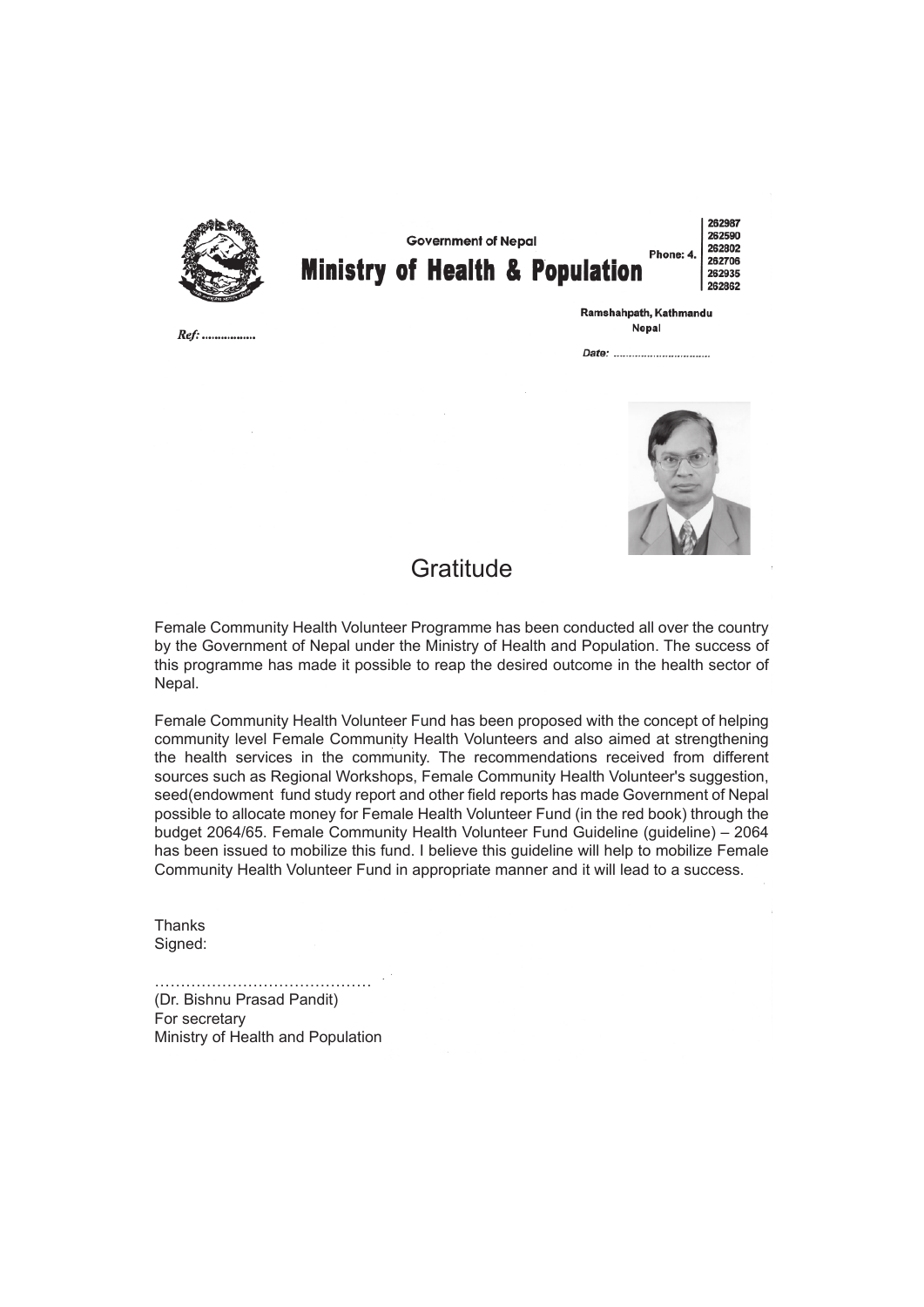

**Government of Nepal** Ministry of Health & Population **DEPARTMENT OF HEALTH SERVICES** 

Tel.: 4261436  $.4261712$ Fax: 4262238

Pachali, Teku Kathmandu, Nepal

Ref. No.

Date: ..........................



Preface

It is an established fact that Female Community Health Volunteers are continuously working in each ward at the local level under the Government of Nepal, Ministry of Health and Population. Female Community Health Volunteers have important role on health related programmes. It is not debatable to claim that the success of Female Community Health Volunteers has in fact helped to make success of different health programmes undertaken by government. In addition to the community based activities, Female Community Health Volunteers are actively playing role in various national events like Vitamin A distribution, and Immunization day.

After the success and effectiveness of this programme, Government of Nepal has promulgated Female Community Health Volunteers Fund Operational Guideline -2064 in order to enhance their effective participation and contribution in health related programmes.

I am confident that establishment of this fund will encourage Female Community Health Volunteers and they will contribute further in this sector, I also pay my gratitude at this point.

Signed:

……………………………………….. (Dr. Govind Prasad Ojha) Director General Department of Health Services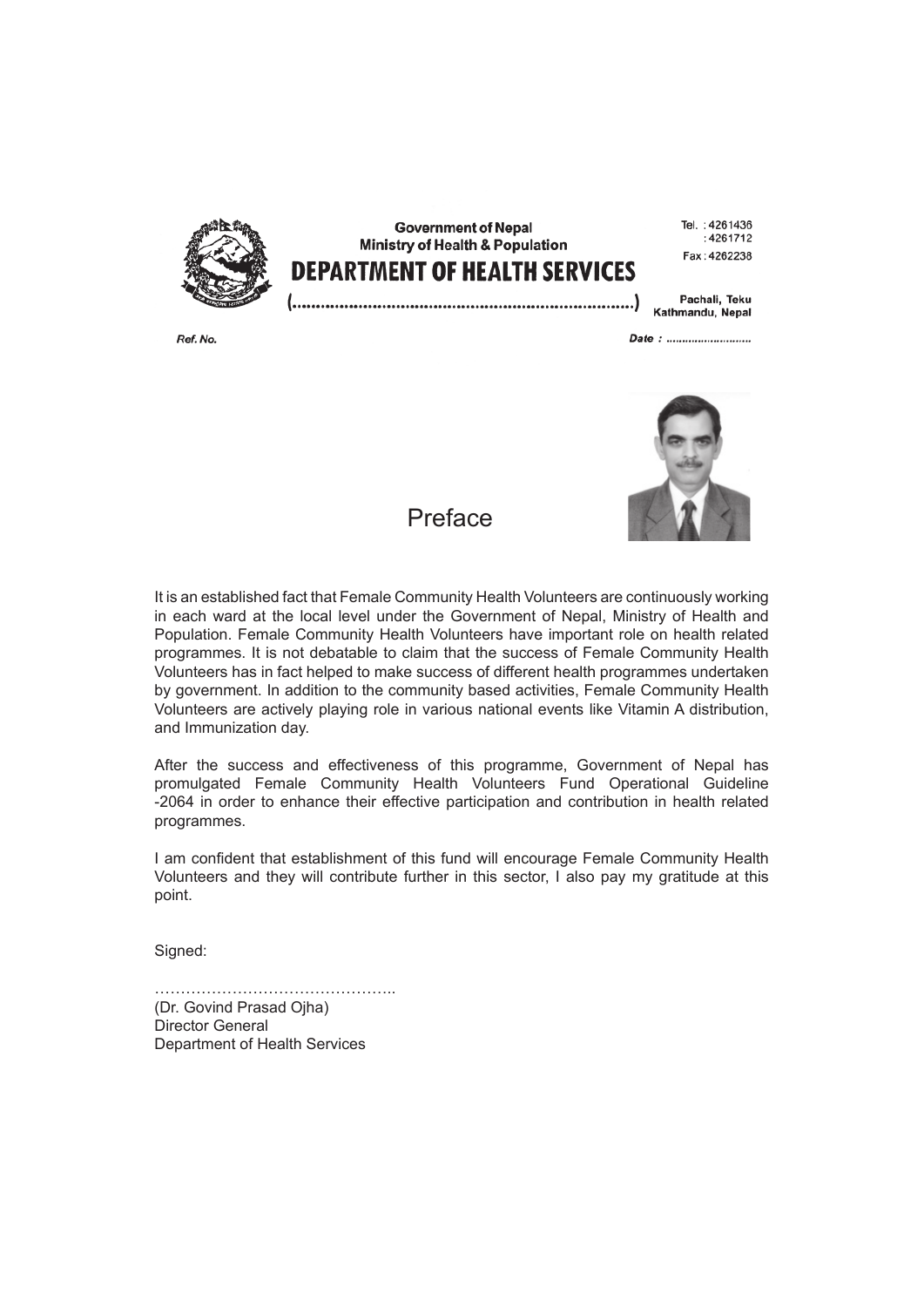

Ref. No.

**Government of Nepal** Ministry of Health & Population **DEPARTMENT OF HEALTH SERVICES** 

Tel.: 4261436  $.4261712$  $Fay \tcdot 4262238$ 

Pachali, Teku Kathmandu, Nepal

Date: ..........................

**Background** 



Supportive works undertaken by more than 48,500 Female Community Health Volunteers in Nepal is commendable for their role on reducing maternal and infant mortality rate, extending family planning and contraceptives, controlling communicable disease and other activities such as distribution of Vitamin A and immunization. Female Community Health Volunteers have been institutionalized as inseparable part of health sector. Their dedication and commitment has made it possible to the success of local level health programme at local level. As a result, infant and maternal mortality rate is gradually decreasing. There is no debate on the exemplary role played by Female Community Health Volunteers particularly in the rural areas.

Different activities have been designed to enhance the knowledge and moral of Female Community Health Volunteers, dedicated to provide free services in the society. In this context, Female Community Health Volunteer Fund has been established to strengthen the initiations that have been taken at local levels as per the recommendations/suggestions; report and study from different sources; experience and suggestion of health workers. .

Government of Nepal has allocated an amount of NRs. 50,000 in each VDCs to establish Female Community Health Volunteer Fund to enhance the skill and welfare to provide support to the community based health programmes. This Female Community Health Volunteer Fund operational Guideline 2064" has been issued to secure Female Community Health Volunteer's access to the fund and utilize the fund genuinely. Let me express my sincere gratitude to all Female Community Health Volunteer who are committed on the sacred mission to improve the health status of Nepalese people.

Signed:

…………………………………………… (Dr. Bal Krishna Suvedi) **Director** Family Health Division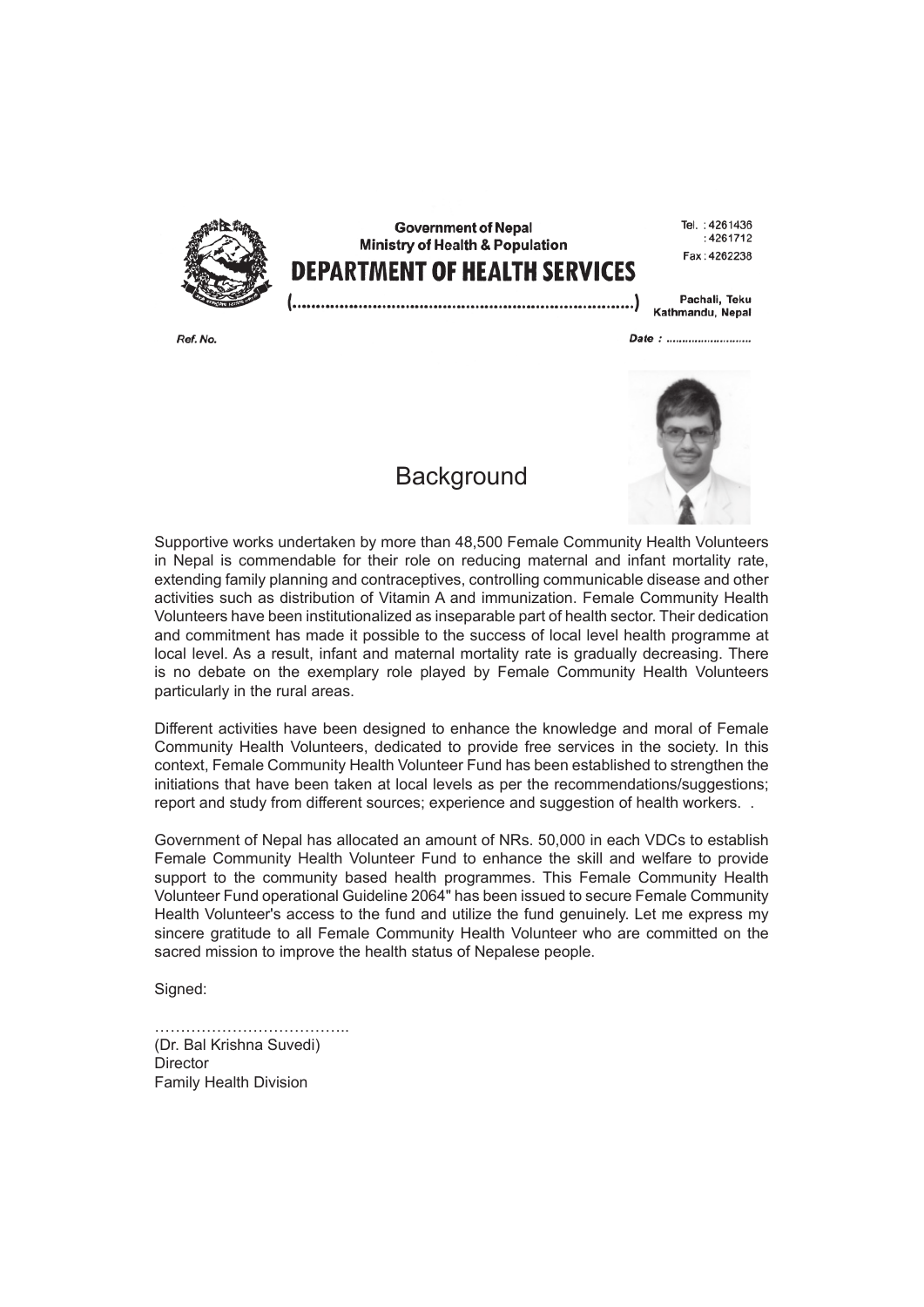# **Female Community Health Volunteer Fund Operational Guidelines-2064**

#### **Background**

The National Health Policy, 1991 clause (5) states local participation in health services. It mentions that Female Community Health Volunteers, Sudeni, and local activists from social organization and civil society will participate in ward level health programmes and activities. Accordingly, Female Community Health Volunteer programme was initiated in FY 2045/46 and is continued till date.

Till this date more than 48,000 Female Community Health Volunteers are part of this programme. Female Community Health Volunteers (FCHVs) are playing active role and providing service in different national programmes such as family planning, maternal and infant health, child health, communicable disease control, vitamin A distribution and immunization programmes.

After the positive impression of the service provided by Female Community Health Volunteers, FCHV Endowment Fund was established voluntarily in some districts and VDCs. A FCHV Endowment Fund operational guideline was issued in FY 2058/59 to help Female Community Health Volunteers to manage such Endowment Funds. This guideline has helped to institutionalize the operation of Endowment Funds established at district, municipality or VDC level. The imperativeness on the refinement of the quideline was realized later following the suggestions received from Female Community Health Volunteer, Endowment Fund study report and experience and suggestion from persons working on this field.

Through the budget of 2064/65 the Government of Nepal, has committed establishing Female Community Health Volunteer Fund with the objectives of enhancing local level effort, enhancing access to health at ward and settlement level through community mobilization and achieving optimum health service through health education and information. This guideline has been promulgated within the context outlined above.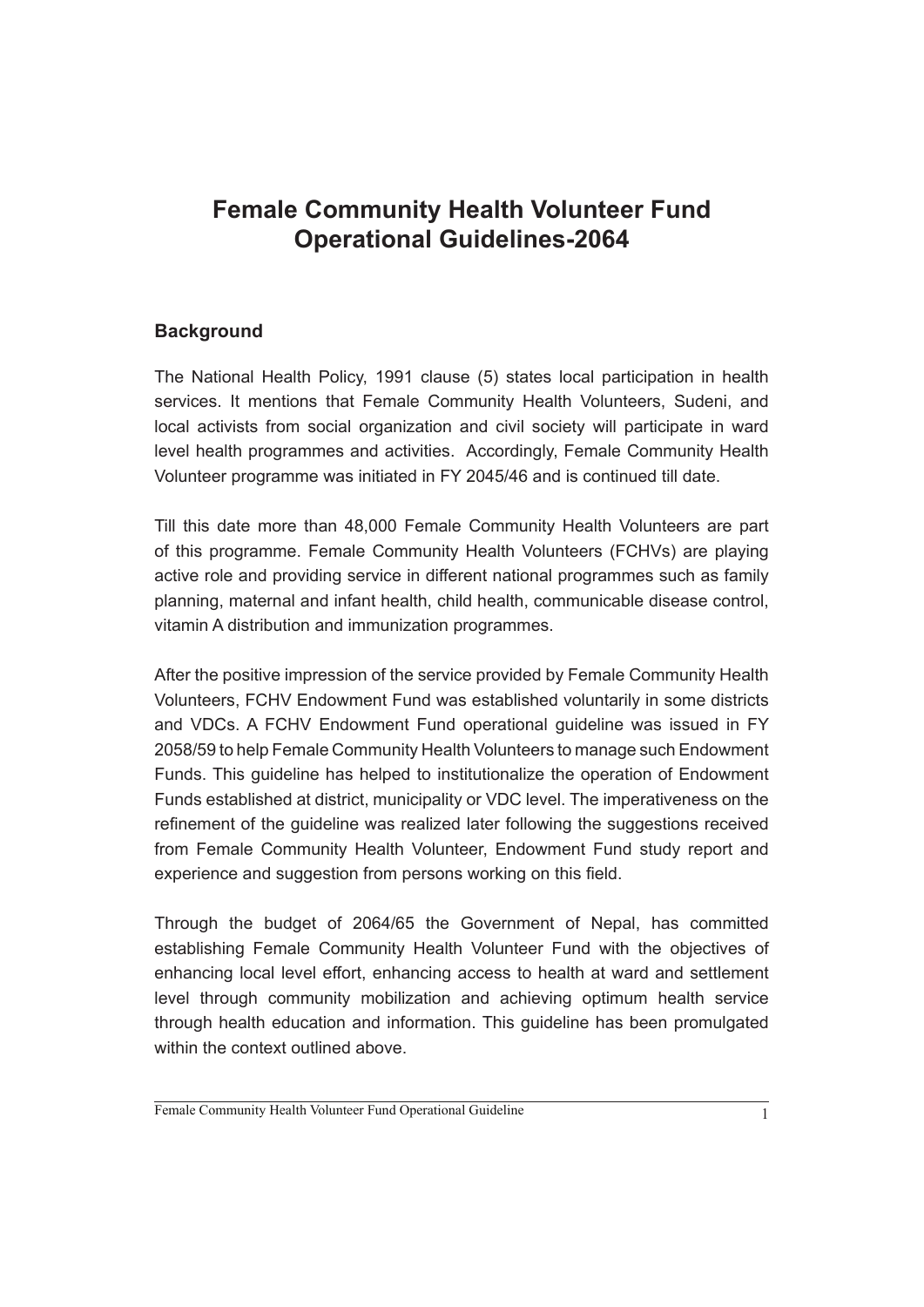### **Female Community Health Volunteer Fund Operation Guideline**

In accordance with the clause 93 and 149 of the budget announcement of the Government of Nepal for fiscal year 2064/65 "Female Community Health Volunteer Fund will be established in each VDCs". As per the authority mentioned in clause 3 of "Work Operation Fund Act 2053"(Karya Sanchalayan Kosh Aain) of the government of Nepal, the Female Community Health Volunteer Fund Operational Guideline 2064 has been issued.

#### **1. Name:**

Г

- 1.1 The guideline is named as "Female Community Health Volunteer Fund Operational Guideline"
- 1.2 This guideline will be effective immediately.

#### 2. Definition:

- 2.1 Volunteer denotes Female Community Health Volunteer.
- 2.2 Fund committee denotes Female Community Health Volunteer Fund body formed according to the clause 4.
- 2.3 Management Committee denotes Female Community Health Volunteer Fund Operation Committee formed according to the clause 4.1.5.
- 2.4 Monitoring Committee denotes Monitoring Committee formed according to the clause 6.
- 2.5 District Committee denotes District Level Fund Management Committee formed according to the clause 4.2.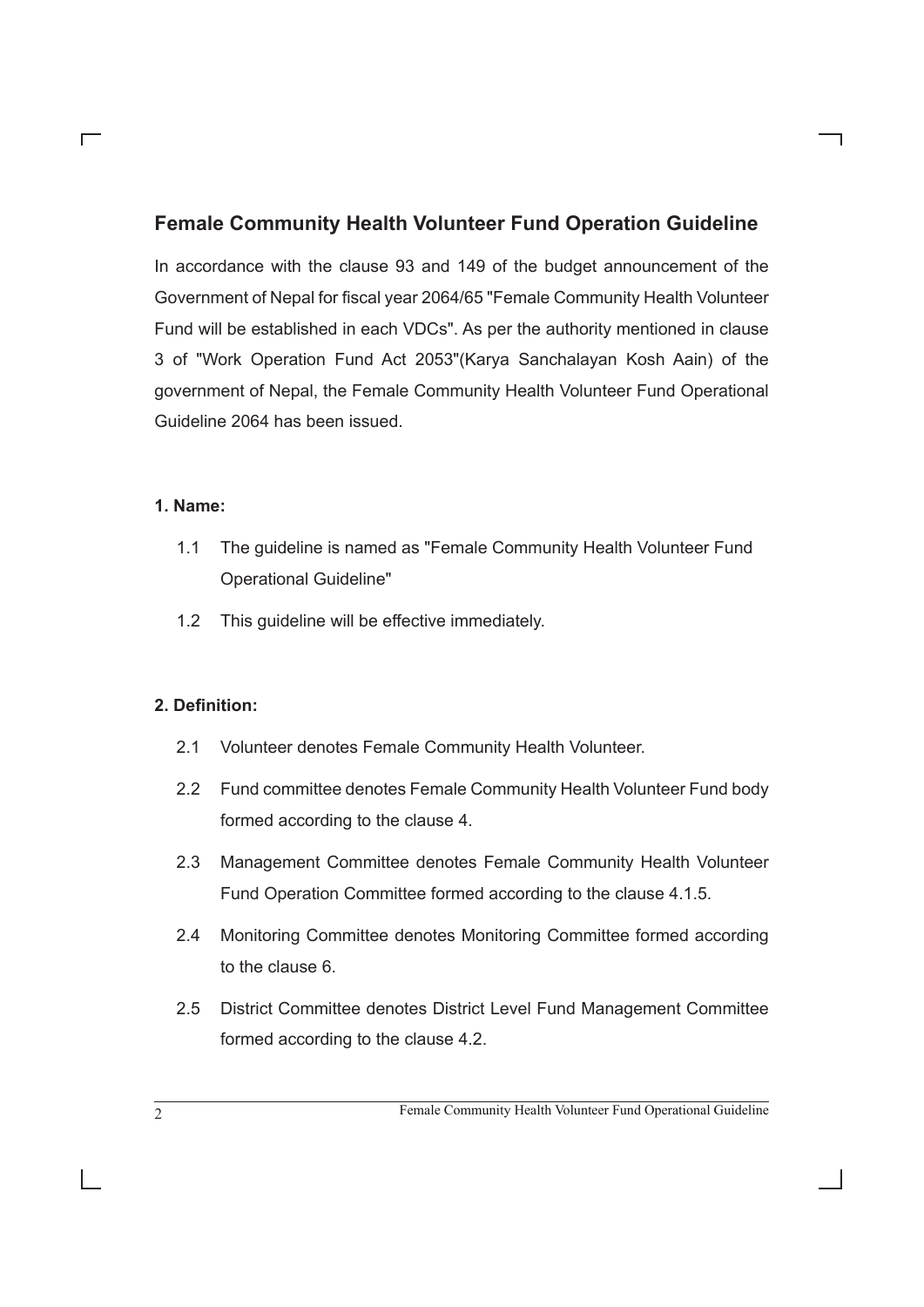2.6 Fund denotes Female Community Health Volunteer Fund formed according to the clause 3.

#### **3. Establishment of Fund**

Г

- 3.1 A fund will be created to enhance skill and welfare of Female Community Health Volunteers. This fund will be established at district and VDC level.
- 3.2 This fund will be named as Female Community Health Volunteer Fund. In short it will be named as Volunteers Fund.
- 3.3 According to sub clause (1), the fund can obtain resources from the followings:
	- 3.3.1 Grant amount received from Government of Nepal
	- 3.3.2 Grant amount received from VDC/Municipality/DDC/ parliamentarian fund
	- 3.3.3 Grant amount received from national or international NGOs and persons
	- 3.3.4 Interest received from the fund utilization
	- 3.3.5 Grant and donation received from any other sources
	- 3.3.6 Moveable and immoveable property received from any person or institution
	- 3.3.7 Accrued money in the form of basket and seed money in VDC or in district
- 3.4 District Health/ Public Health Offices should deposit money in the concerned bank account according to the clause 4.1.5 as stated in the sub clause 2.6 of the funding mechanism.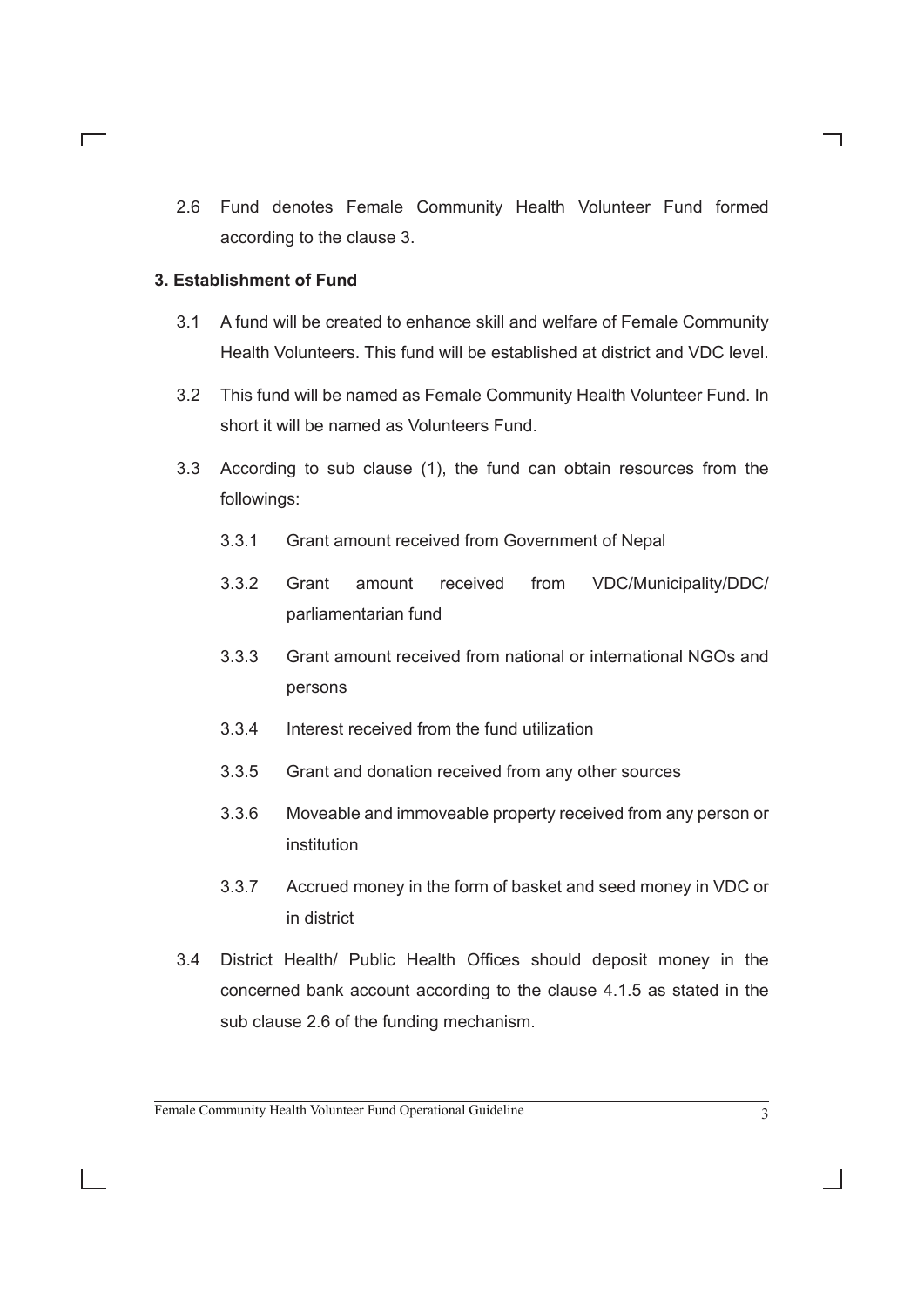#### **4. Operation of Fund**

Fund will be operated at two levels. At the VDC level, fund will be operated by the committee formed in accordance to sub clause 4.1.5 and at district level, it will be operated according to that formed as per the sub clause 4.2.1.

#### **4.1 VDC level**

- 4.1.1 Health Volunteer Fund committee will be formed to enhance and promote Health Volunteer Fund responsibly. Such committee will elect one chairperson and one member secretary from amongst them.
- 4.1.2 All health volunteers will be members of the committee formed according to clause 4.1.
- 4.1.3 The tenure of chairperson and member secretary of Fund Committee will be two years.
- 4.1.4 Roles and Responsibilities of the Fund Committee
	- a. Fund Committee will form a 'Fund Management Committee' for the management of fund and monitoring committee for the mobilization of fund.
	- b. Fund Committee must meet at least once in a year. If needed, more meetings can take place. This committee will discuss and approve monitoring committee and audit report.
	- c. Fund Committee will choose bank or financial institution for the operation of the Fund Committee Accounts.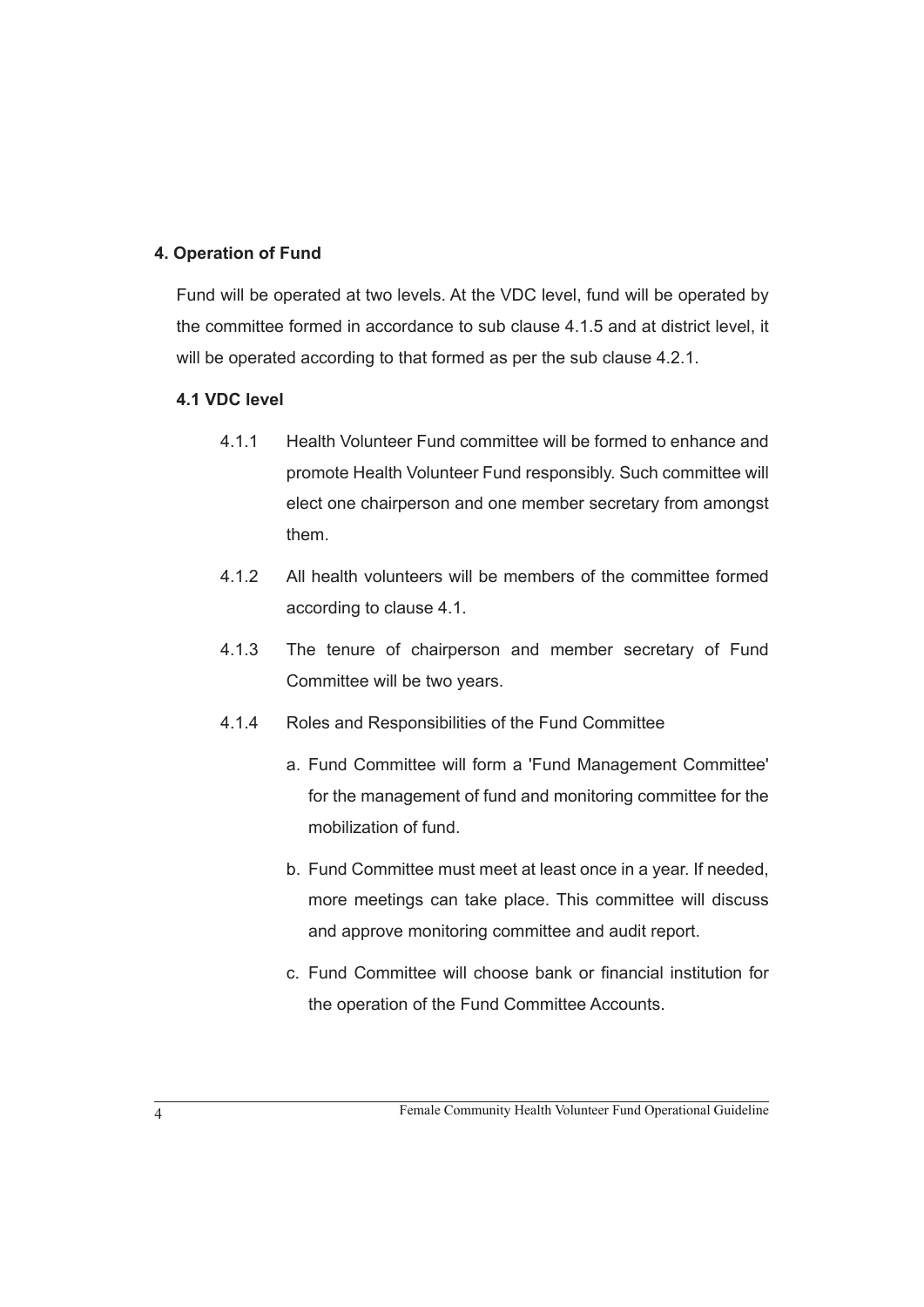d. Fund Committee can warn and issue notice to any member in appropriating the fund. The amount inappropriated will be recovered together with interest from the concerned person and s/he will be deprived of the services of the Fund. However before taking such action, person concerned will be granted an opportunity to prove his/her innocence. If penalized, it is imperative to provide written notice to the district level fund management committee explaining reason for penalizing and its nature.

#### 4.1.5 Formation of Fund Management Committee

 A Fund Management Committee will be formed for operation of fund as follows:

| a. Elected from amongst Female Community Health Volunteer | president-1        |
|-----------------------------------------------------------|--------------------|
| b. VDC representative                                     | member-1           |
| c. Health worker nominated from local health institution  | member-1           |
| d. Elected from Female health volunteer                   | member-1           |
| e. Elected from Female health volunteer                   | member secretary-1 |

#### 4.1.6 Roles and Responsibilities of Fund Management Committee

- a. The committee meeting will be held twice a year (every six months)
- b. The tenure of the committee will be of two years.
- c. Member secretary will call the meeting in consultation with the chairperson.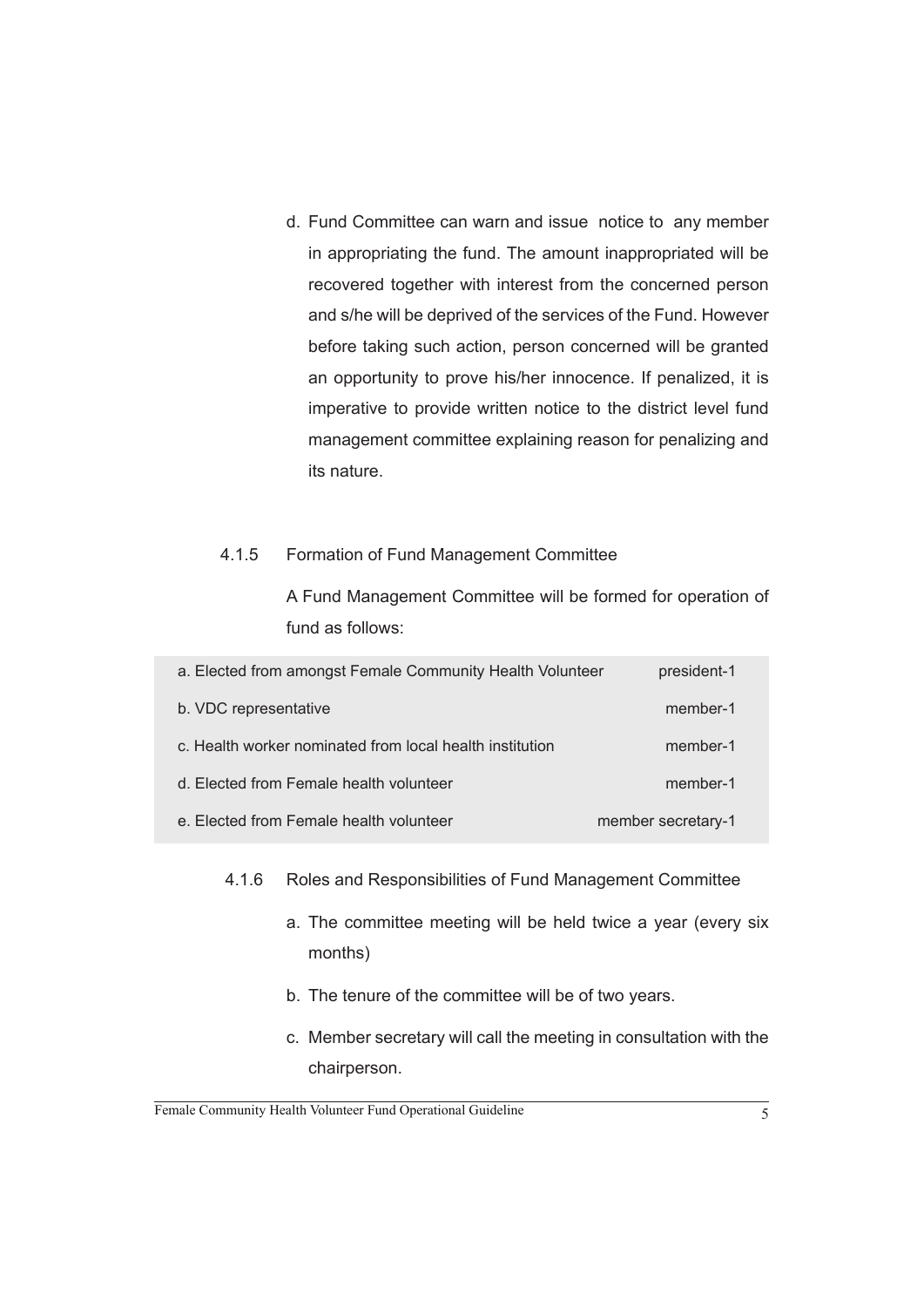- d. Committee will frame fund mobilization procedure and will monitor fund expenditure, and misappropriation if any.
- e. According to the decision of Fund Management Committee, an account will be operated in bank with joint signature of chairperson and member secretary.
- f. In case of difficulty to open bank account due to some local condition, the fund management meeting will decide to open savings or fixed account in approved financial institution.
- g. Committee can use 75% of its fund for income generation activity if it finds appropriate. Remaining 25% should be kept in reserve.
- h. Committee shall issue loan from the reserve fund for obstetric and other emergency health care services only.
- i. Outgoing Fund Management Committee should handover the account within the period of one month of newly formed Fund Management Committee and bank account should be operated by the chairperson and member secretary of the newly formed committee.
- j. Fund Management Committee can invite some local respected personalities as guests when there is a need. However such invitees do not have any voting rights.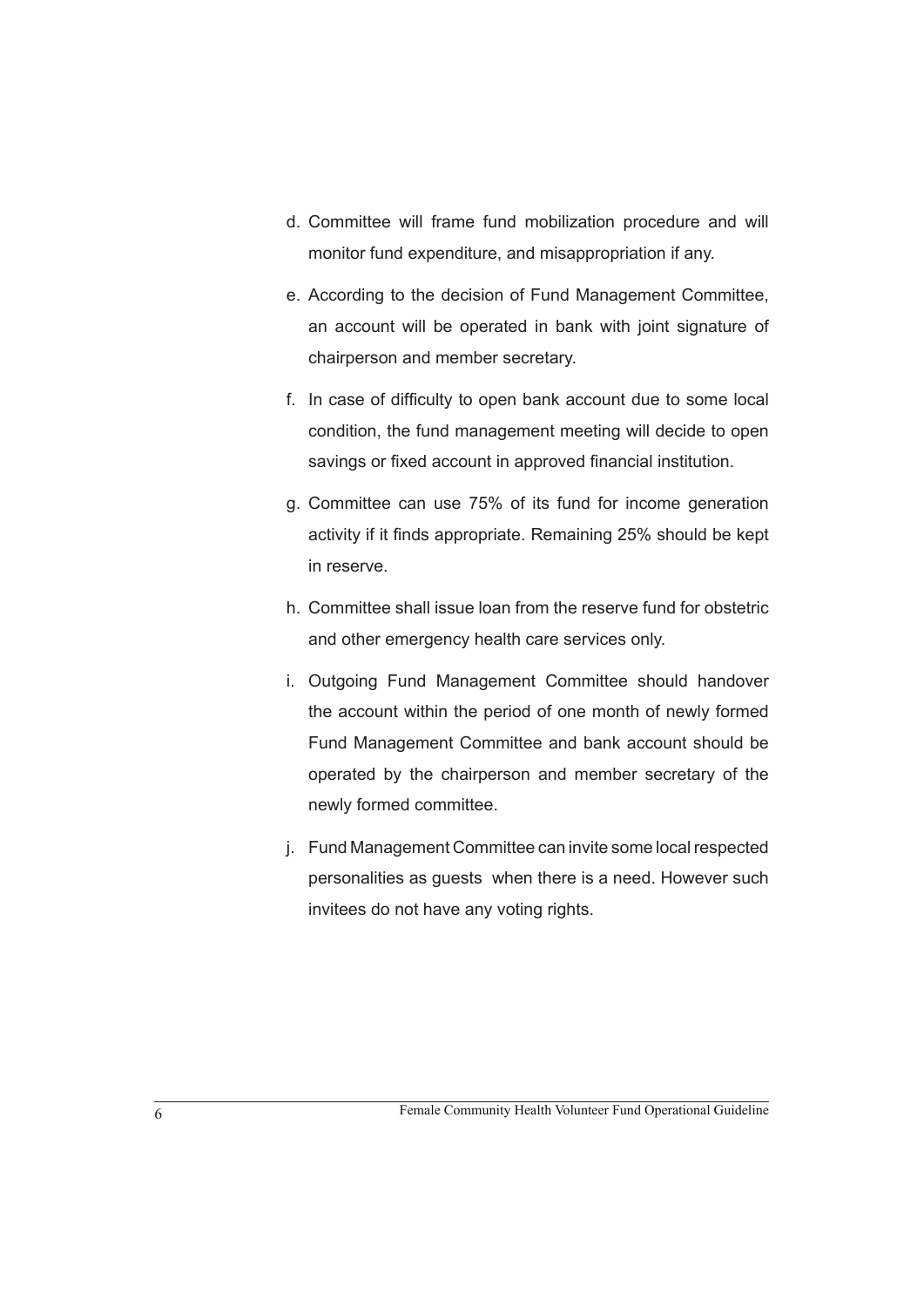4.1.7 Any fund established in the name of Female Community Health Volunteersbefore the establishment of this fund will be transferred into this fund.

#### **4.2 District level**

 A fund will be established at the district level so as to support and monitor the VDC level fund and to promote the welfare of health volunteers. It will be named as District Level Fund.

4.2.1 District Level Management Committee will be formed comprising followings

| a. DDC chairperson or other DDC member recommended by<br>DDC chairperson.                                                                                                     | Cairperson-1       |
|-------------------------------------------------------------------------------------------------------------------------------------------------------------------------------|--------------------|
| b. One FCHV of respective VDC in the district where head<br>quarter is located in VDC and if the head quarter is located<br>in municipality, representative from adjoined VDC | Members -3         |
| c. Women Development Officer                                                                                                                                                  | Member-1           |
| Representative from civil society organizations nominated<br>d.<br>by District Public/health office                                                                           | Member-1           |
| e. Representative District Administration Office,                                                                                                                             | Member-1           |
| f.<br>Representative from banking and financial institution,                                                                                                                  | Member-1           |
| District Public Health Officer,<br>q.                                                                                                                                         | Member secretary-1 |

Female Community Health Volunteer Fund Operational Guideline 7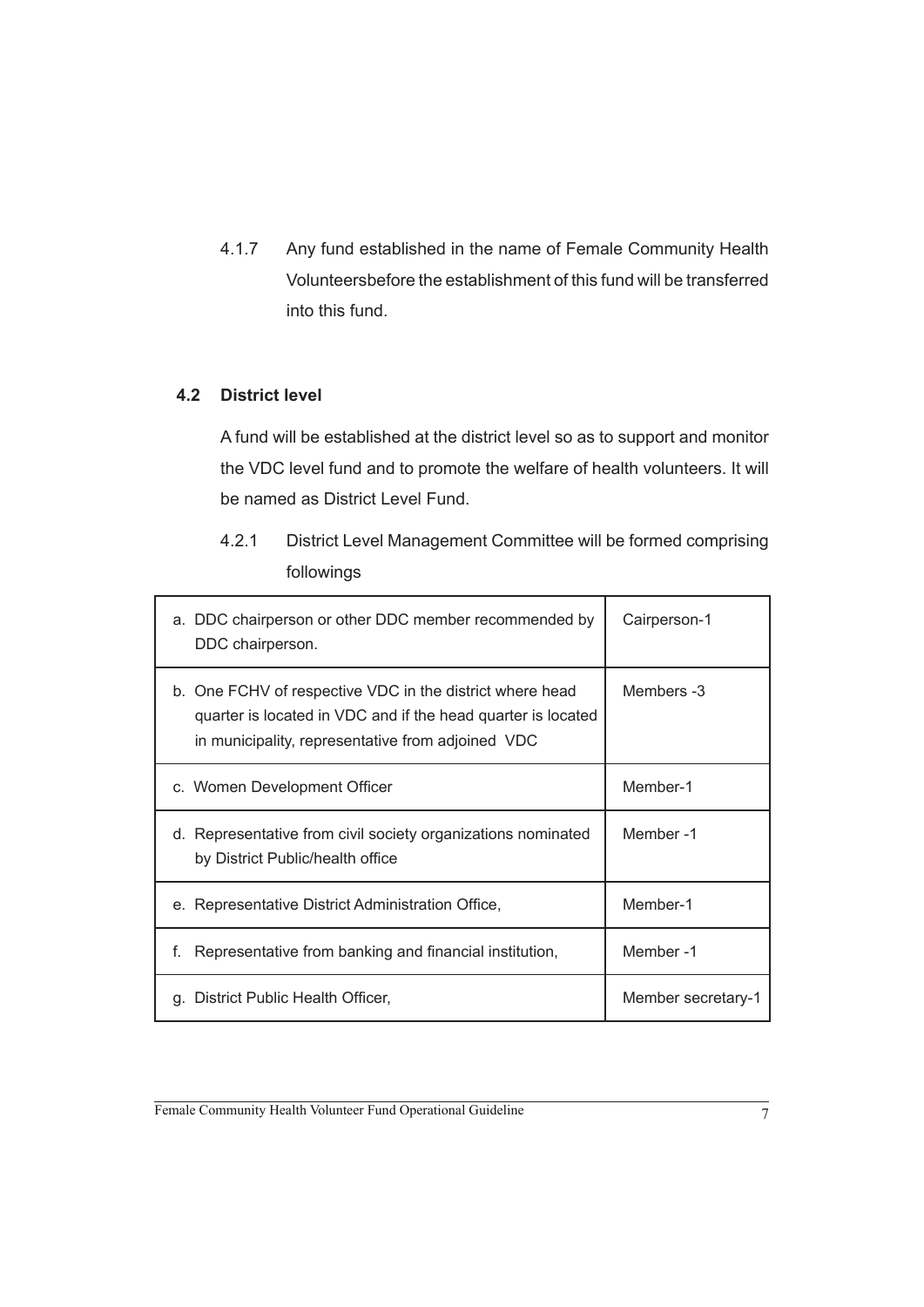District public/health office should nominate at least one FCHV; representative fromdalit or ethnic groups while forming the committee according to clause 4.1.2 (b).

- 4.2.2 Roles and responsibilities of District Fund Management **Committee** 
	- a. District Level Management Committee will enhance Female Community Health Volunteer district level fund by exploring prospective resources.
	- b. In the name of District Level Management Committee, the district fund will be operated by joint signature of member secretary of the district level committee and one Female Community Health Volunteer recommended by the committee.
	- c. District /Public Health Office will be the fund secretariat.
	- d. Management committee can provide reward the best volunteers annually, provide health support if they need support above local level and will monitor fund of entire district.
	- e. District Level Management Committee will develop working policy to volunteer in district.
	- f. Fund Management Committee will be responsible to resolve any kinds of dispute that may arise on VDC level fund operation/management, and if it can not be solved at local level, the District Level Fund Management Committee will resolve it.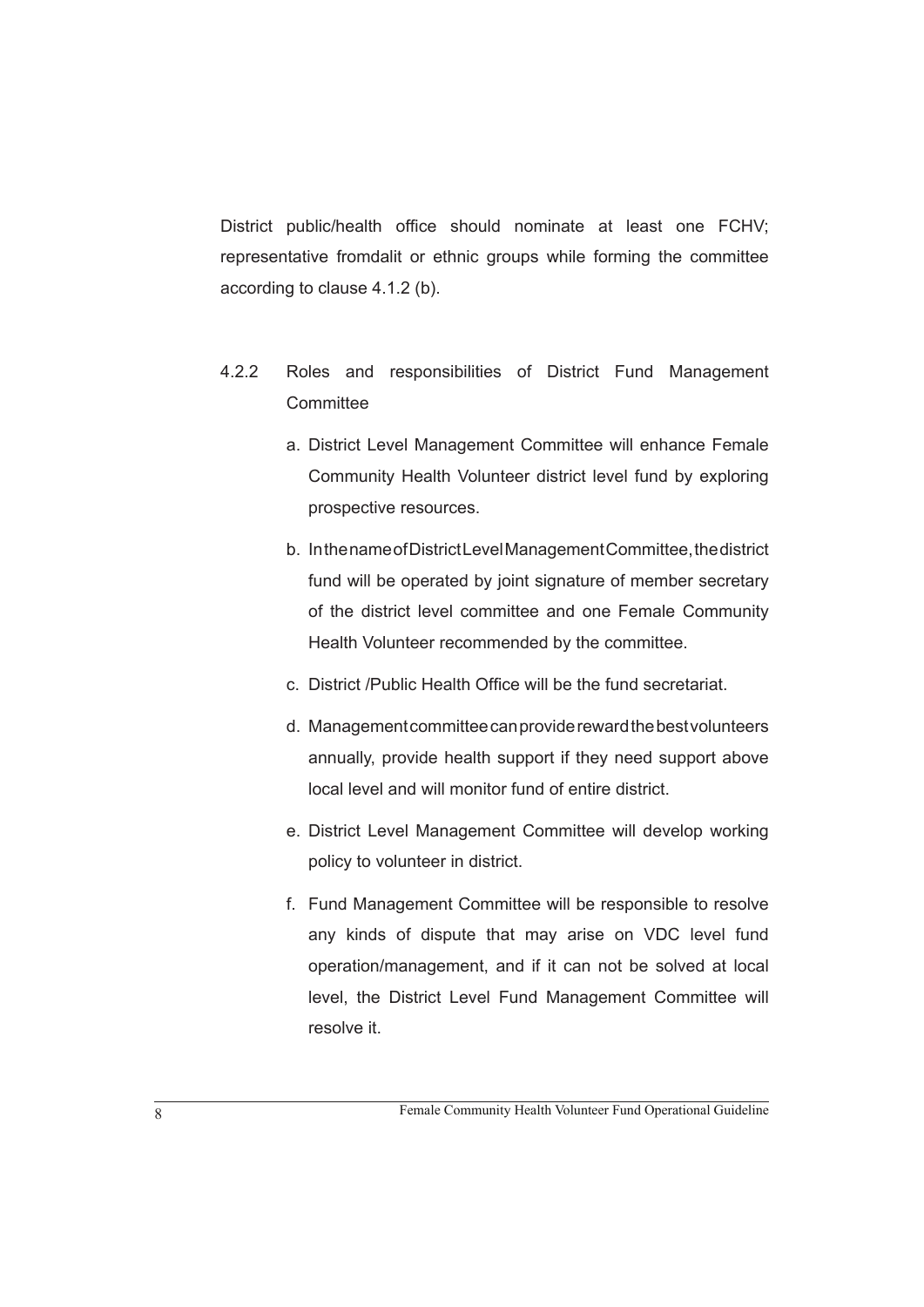- g. If Volunteers fund at VDC level can not function properly, the district level management committee will take necessary initiative to make it functioning.
- 4.2.3 Any fund established for the welfare of Female Community Health Volunteer before the promulgation of this guideline will be merged in it and will be mobilized and managed by this committee.

#### **5. Fund utilization**

The fund established in accordance to clause (3) will be used only for the following purposes:

- 5.1 The Fund will be used for Female Community Health Volunteers' welfare.
- 5.2 All Female Community Health Volunteers working in local VDC can utilize this fund according to policy and rules developed by Fund Management **Committee**
- 5.3 The fund could also be used beyond the Female Community Health Volunteer, in case it is felt necessary by the committee. However, the first preference should be given to volunteers, second preference to the members of mother's group and then after, the priority should go for person residing in the VDC and other institutions.
- 5.4 Recommendation of the concerned ward Female Community Health Volunteer is compulsory while mobilizing money outside volunteer.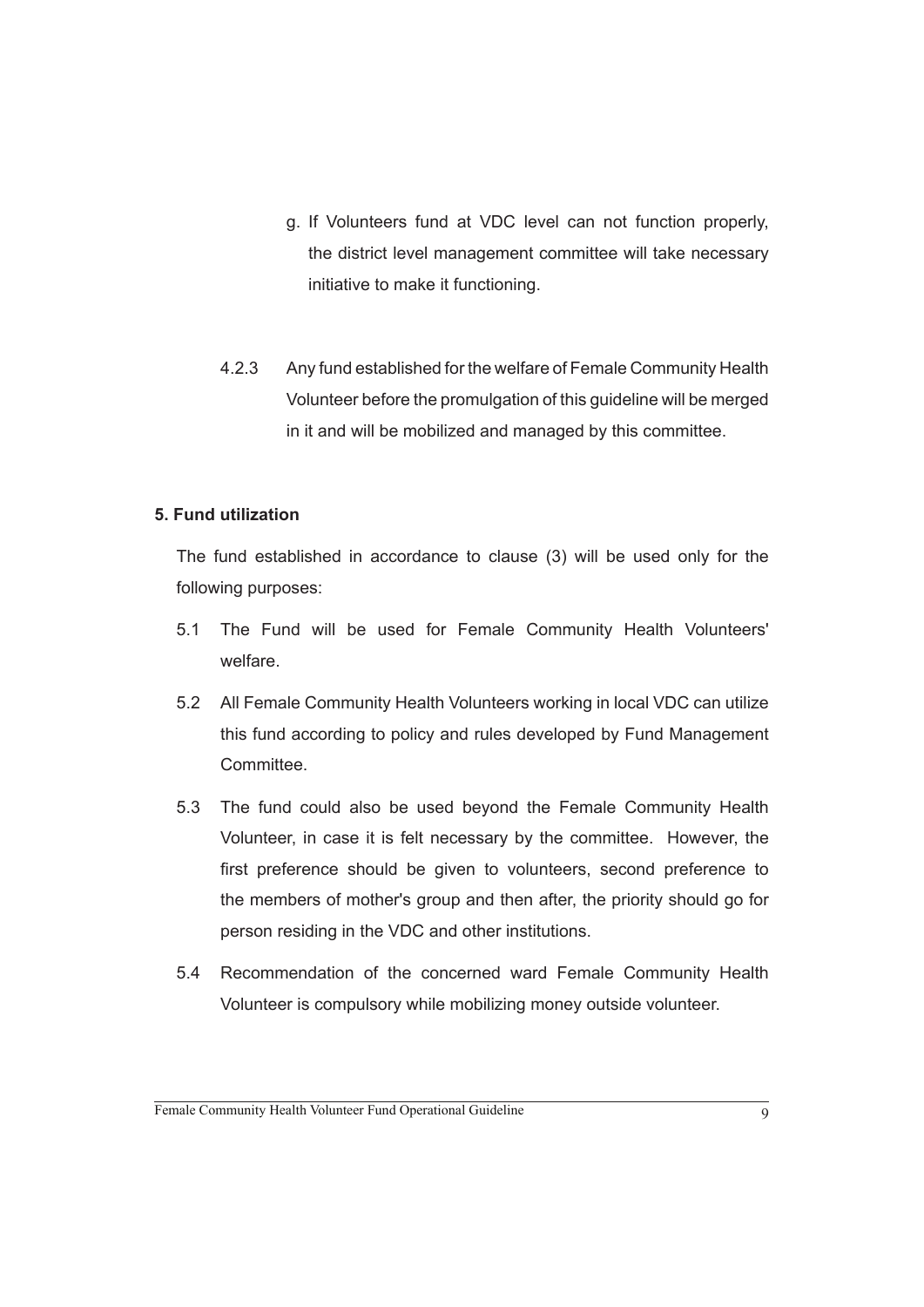5.5 Fund mobilization should be held with the decision of at least two third members of Fund Management Committee.

#### **6. Monitoring of the Fund**

- 6.1 In order to mobilize and monitor the fund, Health Volunteer Fund Committee will form a monitoring committee comprising Female Community Health volunteer, Health facility in charge and representative of the concerned VDC.
- 6.2 In the monitoring committee, VDC representative and member of management committee should be different person.
- 6.3 Roles and responsibilities of the Monitoring Committee
	- a. Monitoring committee meeting will be conducted at least once in a year.
	- b. Monitoring committee will oversee the fund mobilization and will monitor it.
	- c. If monitoring committee finds some irregularities in fund mobilization by any member, it can recommend for action or dismissal of such member from the position of Fund Mobilization Committee. However such recommendation is put forward and approved through fund management meeting.
- 6.4 Regional Health Directorate and District Health Office/Public Health office shall monitor and issue the directives of the VDC level fund. Persons involved in monitoring and supervision of FCHV fund shall not be paid from FCHV fund.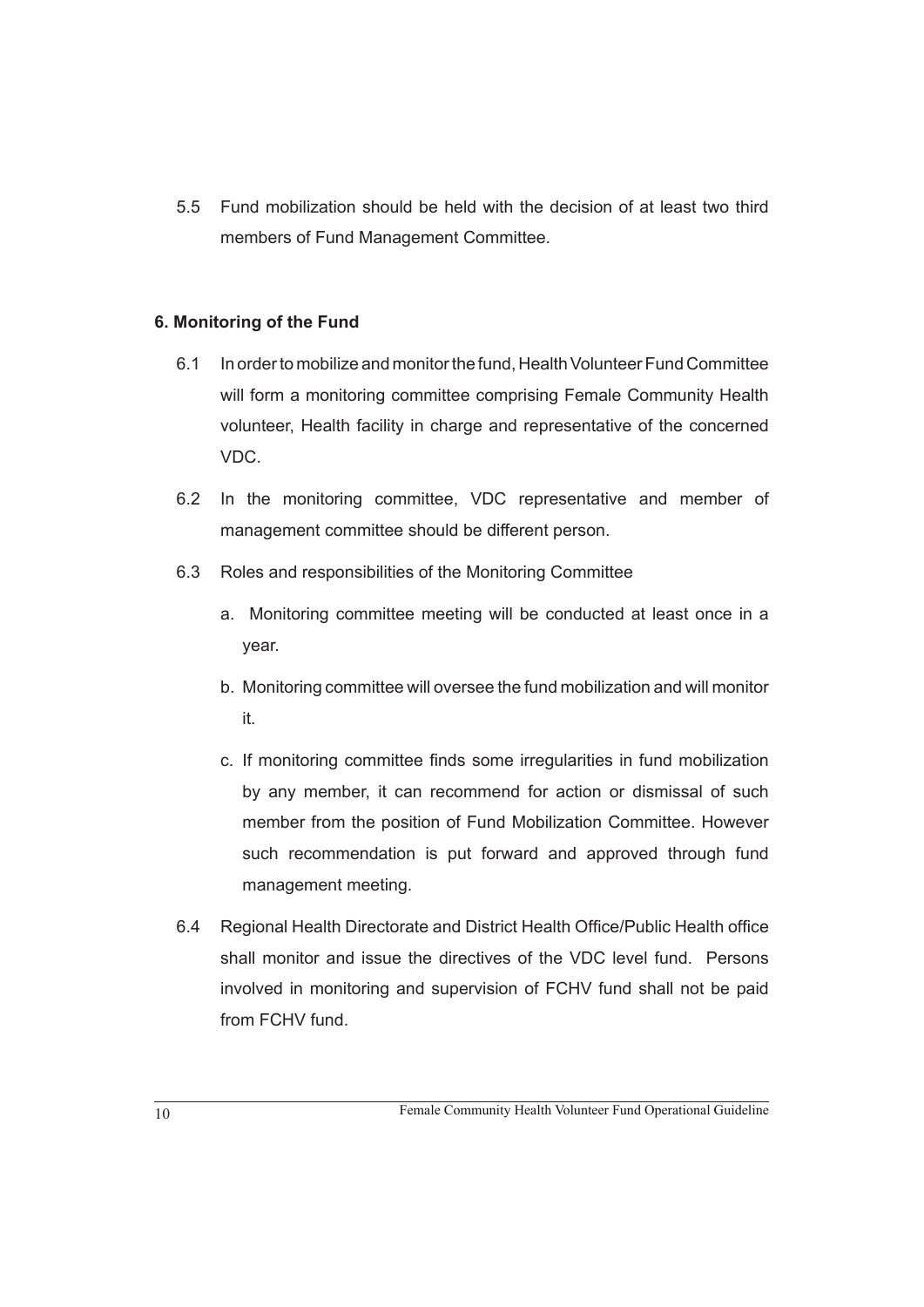#### **7. Auditing of the Fund**

- 7.1 The Member secretary will be responsible to keep the Volunteer Fund account. He/She will also be responsible for presentation of detail income and expenditure report in the annual meeting of Fund Management Committee.
- 7.2 Fund Management Committee should submit the final account approved from registered auditor to the FCHV meeting within the six months of completion of the fiscal year.
- 7.3 District Level Fund Management Committee shall provide necessary support to audit Village Level Fund account.

#### **8. Miscellaneous**

8.1 The outlined stamp and seal will be used for the management and mobilization of the fund